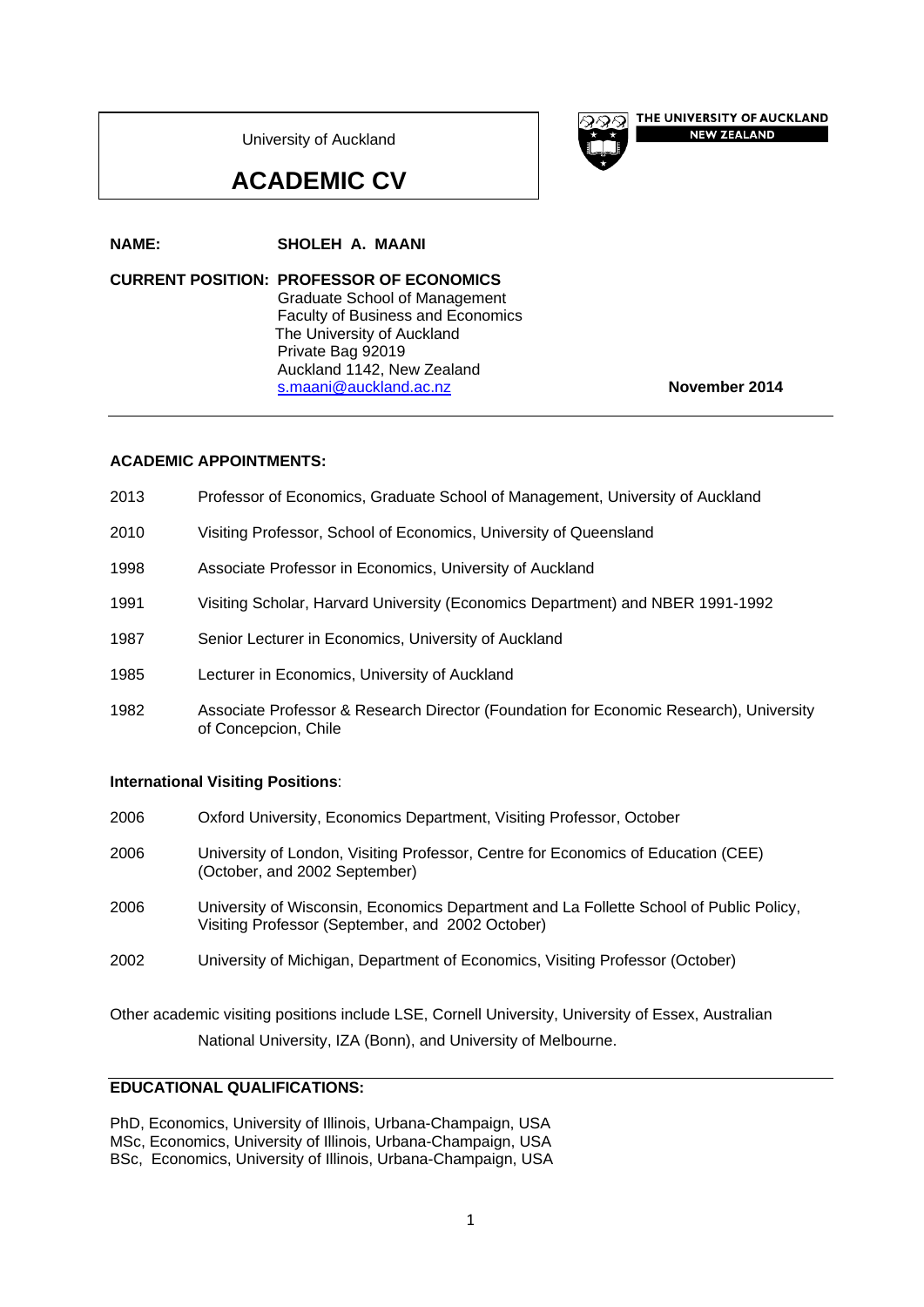## **Selected Awards and Appointments:**

Research Excellence Award 2013, Auckland Business School (Research Excellence for Impact on Pedagogy, Policy and/or Practice)

\_\_\_\_\_\_\_\_\_\_\_\_\_\_\_\_\_\_\_\_\_\_\_\_\_\_\_\_\_\_\_\_\_\_\_\_\_\_\_\_\_\_\_\_\_\_\_\_\_\_\_\_\_\_\_\_\_\_\_\_\_\_\_\_\_\_\_\_\_\_\_\_\_\_\_\_\_\_\_\_\_\_\_

Editor: *The Australian Journal of Labour Economics*, 2008-present

Royal Society, Social Sciences Advisory Committee Member, 2000-2003

President, New Zealand Association of Economists, 1995-97 (following two years as Vice-President)

OECD Paris: Research advisor and country expert research: *Thematic Country Report for New Zealand on Skills*, and *Youth Labour Market Analysis*, 2006-2008

Visiting Scholar, Harvard University, Economics Department and National Bureau of Economic Research (NBER), 1991-1992

OECD Paris economic policy country expert advisor (2000-2013)

Invited Plenary Speaker for: 'The Financial Future of Australian Universities Conference', organised by Australian Govt., ANU and the Australian National Institute of Social Sciences, ANU, 11 September 2002

Presidential Address: New Zealand Association of Economists Annual Conference, August 1997

Winter Lecture Series Address: University of Auckland, 1990

Project Leader: Two major projects on unemployment in New Zealand involving primary data collection and analyses (1800 participants), 1986-90

Research Director and Project Leader (Chile): Major research project (Unemployment and Policy Options to Improve Employment Outcomes) funded by the Chilean Department of Labour (3000 participants) 1982-1983

Recipient of New Zealand Treasury international bid on the private returns to tertiary education in New Zealand and OECD, 2012 (joint with the NZIER)

\_\_\_\_\_\_\_\_\_\_\_\_\_\_\_\_\_\_\_\_\_\_\_\_\_\_\_\_\_\_\_\_\_\_\_\_\_\_\_\_\_\_\_\_\_\_\_\_\_\_\_\_\_\_\_\_\_\_\_\_\_\_\_\_\_\_\_\_\_\_\_\_\_\_\_\_\_\_\_\_\_\_\_

#### **PUBLICATIONS:**

My research and publications have two distinct but related strands which have resulted in: (1) a series of journal articles and (2) a volume of New Zealand and international policy research reports.

# **Selected Journal Articles:**

- 2014 Wang, X., and MAANI, S., Wang and Maani (2014), 'Ethnic Capital and Self-employment: a Spatially Autoregressive Network Approach', *IZA Journal of Migration*, 3:18, pp. 1-24.
- 2014 Wang, X., and MAANI, S., 'Immigrants' Location Choices, and Employment in New Zealand', *New Zealand Population Review*, volume 40, forthcoming.
- 2012 MAANI, S., and Chen, Y, ' Effects of a High-skilled Immigration Policy, and Immigrant Occupational Attainment on Domestic Wages', *Australian Journal of Labour Economics*, Vol. 15(2), 101-121.
- 2011 Kalb, G., and MAANI, S. 'How Important are Omitted Variables, Censored Scores and Selfselection in Analyzing High-school Academic Achievement?', *Australian Journal of Labour Economics*, Vol. 14 (3), pp. 307-332.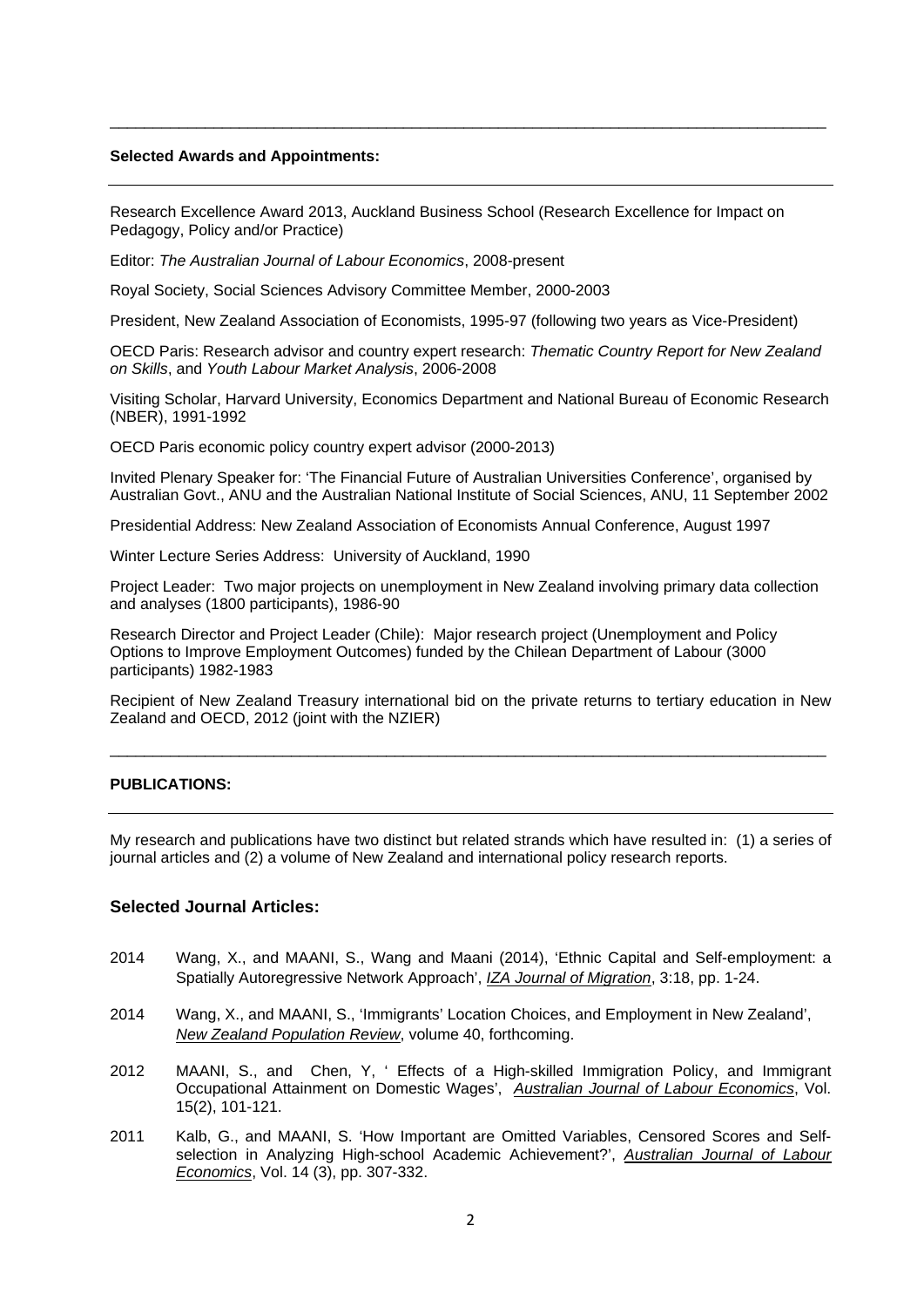- 2010 MAANI, S., and Cruickshank, A. 'What is the Effect of Housework on the Market Wage, and Can it Explain the Gender Wage Gap?', *Journal of Economic Surveys,* Vol. 24 (3), 26 pp.
- 2007 MAANI, S.A., and Kalb, G., 'Academic Performance, Childhood Economic Resources, and the Choice to Leave School at Age 16', *Economics of Education Review*, Vol. 26(2), 361-374.
- 2006 MAANI, S.A., 'Parental Income and the Choice of Participation in University, Polytechnic, or Employment at Age 18: A Longitudinal Study', *Research on Economic Inequality,* Volume 13, *Elsevier Publishing, USA,* 217-247 (annual research series).
- 2004 MAANI, S.A., 'Why Have Maori Relative Income Levels Deteriorated Over Time?' *Economic Record,* Vol 80 (248), March, 100-123.
- 2003 Maloney, T., and MAANI, S.A., and G. Pacheco, 'Intergenerational Welfare Participation in New Zealand, *Australian Economic Papers, Vol. 42(3),* 346-362.
- 2001 MAANI, S.A., Invited Review: 'Welfare Regimes and the Experience of Unemployment in Europe'*,*' *International Journal of Social Economics, Vol. 28, Number 8,* 681-684. (Review of: Gallie (Oxford) and Paugam (CREST), eds. Oxford University Press, 2000. xix+412 pp.).
- 1996 MAANI, S.A., 'The Effect of Fees on Participation in Higher Education: A Survey of OECD Countries', *New Zealand Economic Papers,* Vol. 30 (1), 55-86.
- 1996 MAANI, S.A., 'Private and Social Rates of Return to Secondary and Higher Education in New Zealand: Evidence from the 1991 Census', *Australian Economic Review, No. 113 (1),* 82-100.
- 1994 MAANI, S.A., 'Are Young First and Second Generation Immigrants at a Disadvantage in the Australian Labour Market?*' International Migration Review,* Special Issue, Vol. 28, No. 4, Winter, 865-882.
- 1993 MAANI, S.A., 'Immigrants and the Use of Government Transfer Payments', *Australian Economic Review, 4th Quarter*, 65-76.
- 1993 MAANI, S.A., 'Post-Unemployment Wages, The Probability of Re-employment, and the Unemployment Benefit', *New Zealand Economic Papers, 27 (1)*, 35-56.
- 1992 Kask, S. and MAANI, S.A., 'Uncertainty, Information, and Hedonic Pricing', *Land Economics, 1992, Vol. 68, No. 2*, 170-184.
- 1991 MAANI, S.A., and S. Kask, 'Risk and Information: A Hedonic Price Study in the New Zealand Housing Market', *Economic Record*, 227-236.
- 1989 MAANI, S.A., 'The Unemployment Benefit, Unemployment Duration and Wage Requirements of Job Seekers in New Zealand', *New Zealand Economic Papers*, 23, 12-28.
- 1987 MAANI, S.A., 'Maximising and Satisficing Job Search Behaviour in U. S. and Chile', *Journal of Behavioral Economics* (Journal of Socio-economics), Vol. 16, No. 2, 19-29.
- 1986 MAANI, S.A., and A.H. Studenmund, 'The Critical Wage, Unemployment Duration and Wage Expectations: the Case of Chile', *Industrial and Labor Relations Review* (ILR Review), 39, No. 2, 264-276.
- 1983 MAANI S.A. 'Chilean Unemployment: An Estimation of the Probability of Employment for Males", *Inter-American Economic Affairs*, Vol. 37, No. 1, 67-80.
- 1983 MAANI S.A. 'El Desempleo En Chile: Una Estimacion De La Probabilidad De Empleo Para Varones', *Caudernos De Economia*, August. Spanish (refereed journal published by the University of Catolica of Chile).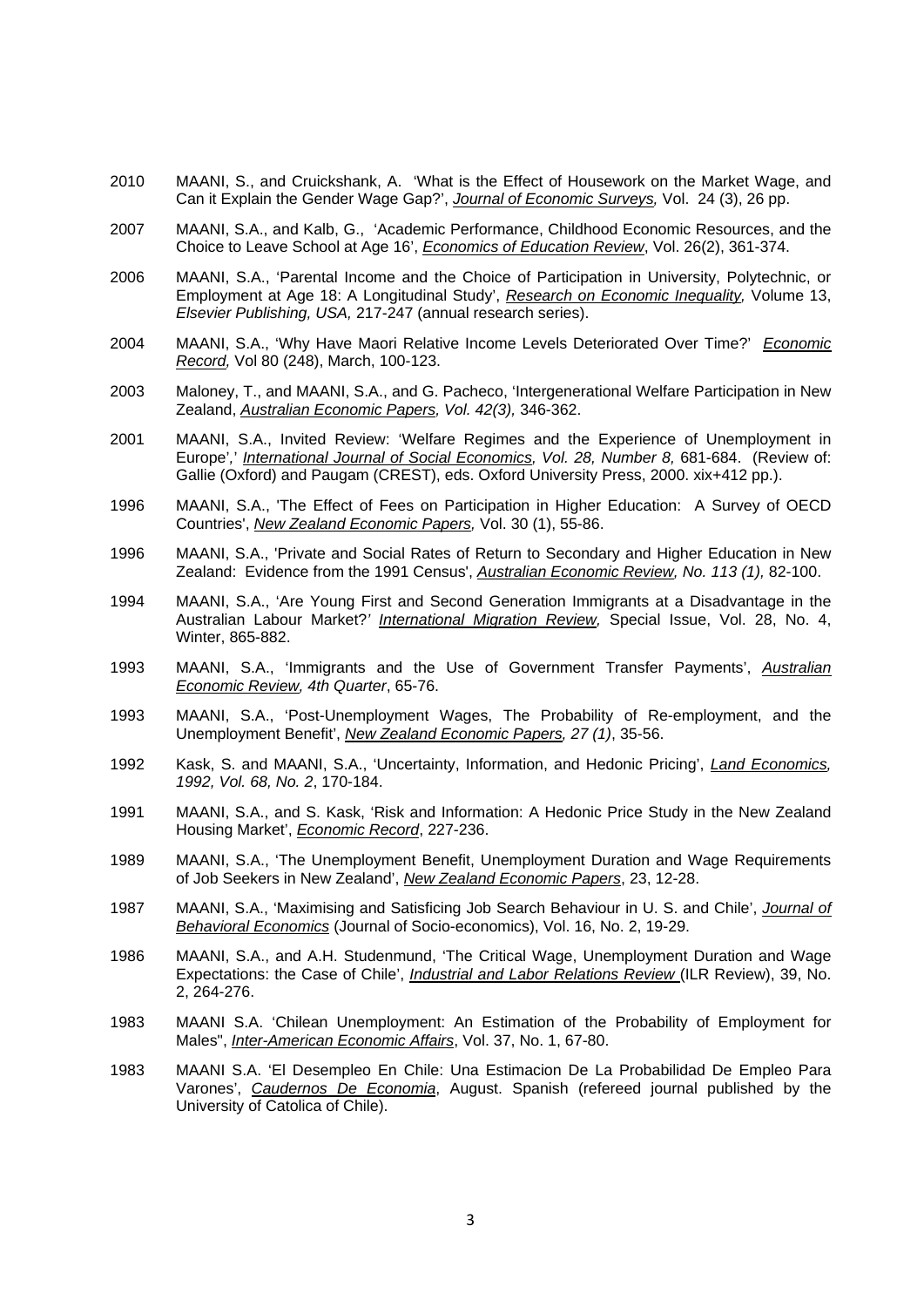## **Invited Notes:**

- 2013 MAANI, S., 'Building a High-value Auckland Economy through Education', *Business and Economy in Auckland 2013*, Invited note, 22-23.
- 2012 MAANI, S., Dynamic Flow Model of Immigration and Wages', Fine Lines invited article, *Asymmetric Information*, Invited note, Issue No. 45 (December), 15.

#### **Book:**

MAANI, S.A. '**Investing in Minds':** *The Economics of Higher Education in New Zealand***,** Institute of Policy Studies, Victoria University, Wellington, 1997, ISBN 0-908935-11-0, 209 pp.

#### **Monographs:**

MAANI, S.A. Unemployment and the Minimum Wage, Report commissioned by the Ministry of Labour, Chile, and published by the *Foundation for Economic Research, University of Concepcion*, Chile, May, 1982, 64 pp.

MAANI, S.A. A Study of Chilean Unemployment and Policy Options to Reduce Unemployment, Report commissioned by the Ministry of Labour, Chile, and published by the *Foundation for Economic Research*, University of Concepcion, Chile, December, 1982, 66 pp.

## **Sections in Books (invited & refereed)**

- 2002 MAANI, S.A., 'Economics of Work Effort' in The Elgar Companion to Consumer Research and Economic Psychology, *Edward Elgar Publishing Ltd*., London, 181-185 (edited volume: Invited article).
- 2002 MAANI, S.A., 'Labour Supply' in The Elgar Companion to Consumer Research and Economic Psychology, *Edward Elgar Publishing Ltd*., London, 61-65 (edited volume: Invited article).

#### **Refereed Conference Proceedings**

- 2011 Inkson, K., and MAANI, S., 'Ethnic capital, Migration and Career Development: A Generic Theory and a New Zealand Study'. Conference Proceedings,  $7<sup>th</sup>$  International Critical Management Studies Conference, Stream: embedding carer in its social and historical context, Naples, July, 18 pp.
- 2008 Kahn, L. and MAANI,S.A., 'Human Capital, Collective Bargaining, and the New Zealand Wage Structure, *Australasian Labour Market Research Workshop (ALMRW)* Conference Proceedings, (Hosted by the Australian Government and University of Sydney), December, pp.172-205.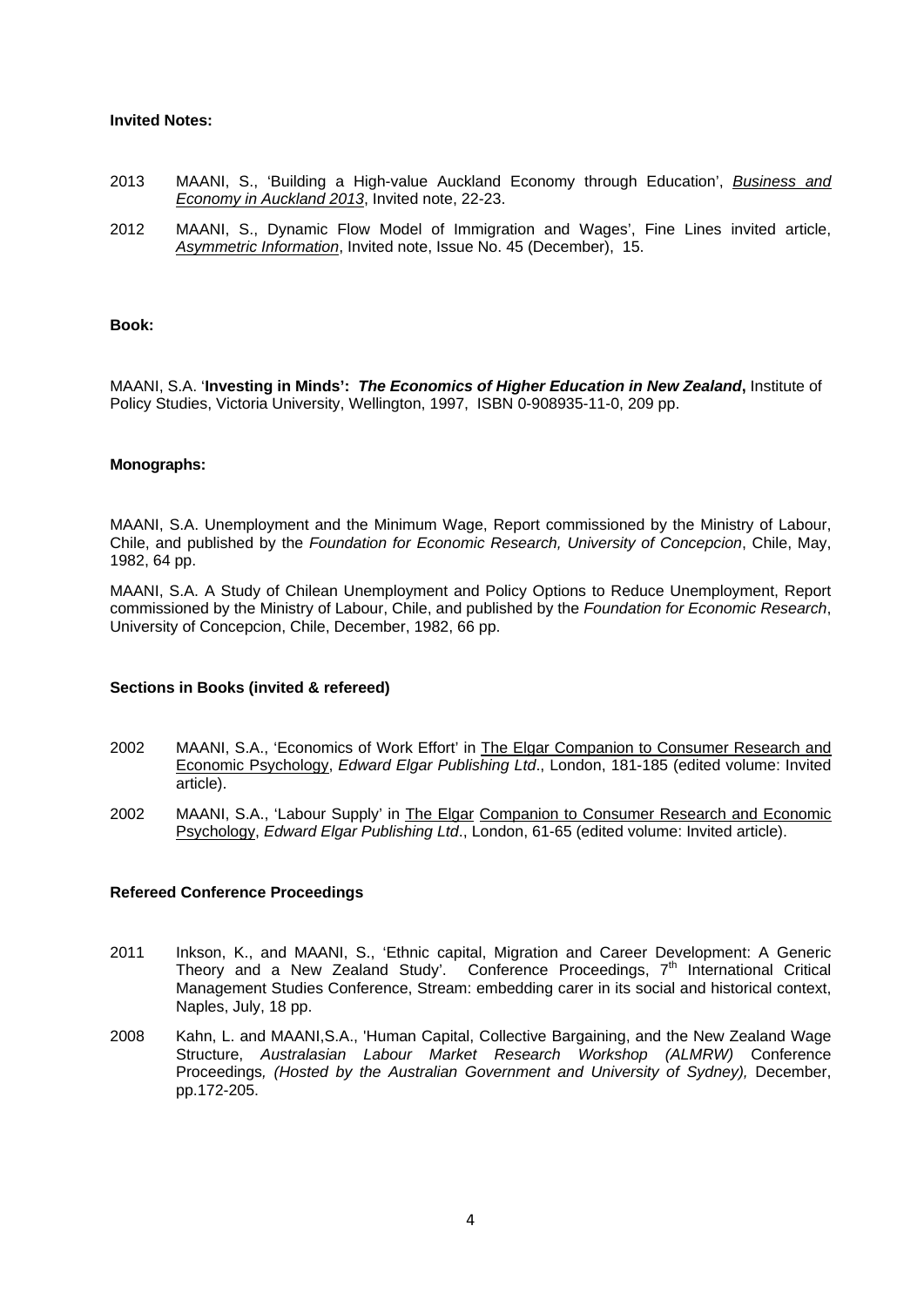## **POLICY REPORTS:** (selected list, commissioned & refereed)

- 2013 Zuccollo, J., MAANI, S., Kaye-Blake, B. Zeng, L., *Private Returns to Tertiary Education: How Does New Zealand Compare to the OECD? NZ Treasury Working Papers*, (13), 1‐46.
- 2008 MAANI, S.A. 'Thematic Review of Labour Market Performance of Youth in New Zealand', Research Report commissioned by the OECD, Paris, 68 pp. (This report was incorporated in the OECD Report 2008, 'Jobs for Youth, New Zealand'. **OECD Paris**, ISBN 9789264041851, 158 pp, February.
- 2004 MAANI, S.A and Maloney, T., 'Returns to Post-School Qualifications from the HLFS Income Supplement (1997-2002)', Report to the *New Zealand Department of Labour*, 67pp, June. (http://www.dol.govt.nz/PDFs/PostSchoolQuals.pdf). (Based on Commissioned Research Report).
- 2002 MAANI, S.A. 'Education and Maori Relative Income Levels Over Time: The Mediating Effect of Occupation, Industry, Hours of Work and Locality'', NZ Treasury Working Papers (No. 17/2002) http://www.treasury.govt.nz/working papers. (Based on Commissioned Research Report).
- 2000 MAANI, S.A. *School Leaving, Labour Supply and Tertiary Education Choices of Young Adults: An Economic Analysis Utilising the 1977-1995 Christchurch Health and Development Surveys,*  Research 56 pp. Published: NZ Treasury Working Papers (No. 3/2000) http://www.treasury.govt.nz/working papers.
- 2000 MAANI, S.A. *Secondary and Tertiary Educational Attainment and Income Levels for Maori and Non-Maori Over Time,* Research Commissioned by the New Zealand Treasury, Research Report, 26 July, 2000, 70 pp. Published: NZ Treasury Working Papers, (No. 18/2000) http://www.treasury.govt.nz/working papers.
- 1999 MAANI, S.A. *Private and Public Investments in Secondary and Higher Education in New Zealand Over Time: 1981-1996,* Research Commissioned by the New Zealand Treasury, Final Report, 15 February, 1999, 63 pp. Published: NZ Treasury Working Papers (No 2/1999) http://www.treasury.govt.nz/working papers).
- 1992 MAANI, S.A. *Are Young First and Second Generation Immigrants at a Disadvantage in the Australian Labour Market?* Report published by the Australian Department of Employment, Education and Training (DEET), and University of Auckland, Department of Economics working Paper, No. 108, November, 25 pp.

# **Commissioned Research Reports**

- 2012 Editor and Reviewer, 'Exploring the Gender Pay/Earnings Gap in New Zealand', (author: Robert J. Falconer), commissioned by the Employers and Manufacturers Association (EMA) New Zealand, 32 pp. Full text publication (EMA website).
- 2000 University of Auckland Council: Invited report, '*The Economic Implications of Tertiary Fee Rises in Relation to Student Welfare and Policy Environment'*, 50 pp.
- 1999 Study Commissioned by The University of Auckland Council, Supervised (with BLACK, P. et. al.): *'The New Zealand Student Loan Scheme: Analysis and Options for Reform'* by Adam Warner, June, 1999, 115 pp.
- 1998 MAANI, S.A. (with BLACK, P., et. al.), *'The Student Assistance Task Force Report'*, University of Auckland Council, 30 September, 1998, 26 pp.
- 1996 MAANI, S.A. *Research Agenda, Methodologies, and Data Requirements for the Analysis of Participation in Post-compulsory Education and Training in New Zealand*, Report for the New Zealand Treasury (final report), March, 1996, 38 pp.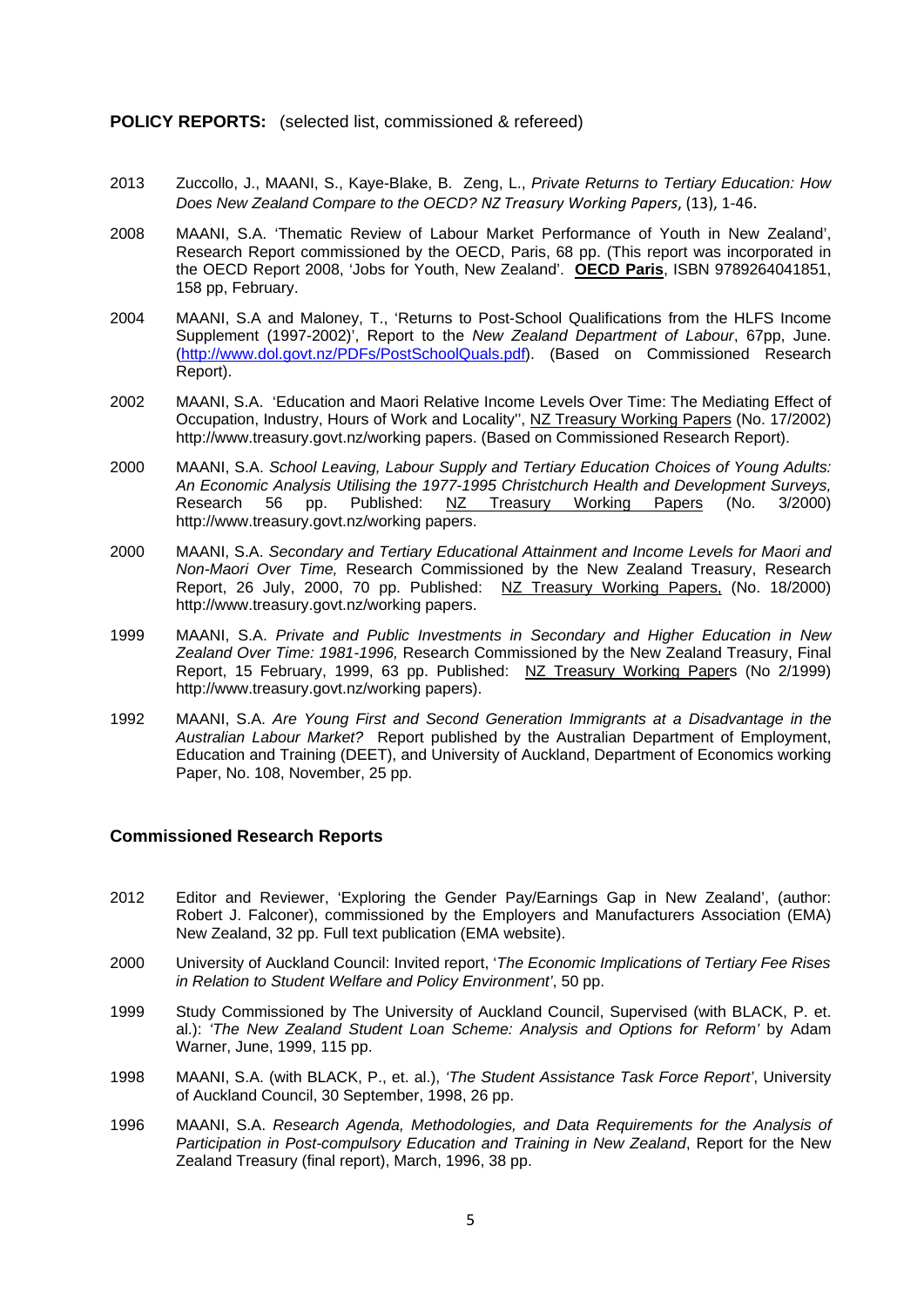- 1990 MAANI, S.A., 'Consequences of Current Immigration in New Zealand: An Overview,' Winter Lecture Series, Published as *University of Auckland, Department of Economics Working Paper*, *No. 87*, October, 28 pp.
- 1989 MAANI, S.A. *The Impact of the Unemployment Compensation Benefit on Unemployment Duration, the Subsequent Wage and Job Satisfaction in New Zealand,* Final report, the NZ Social Science Research Fund Committee, Wellington, January, 28 pp.

# **Selected Current Research**

Wen, L. and MAANI, S., 'A Longitudinal Analysis of the Impact of Over-education among Immigrants, and its Impact on Earnings', Econometric Society Australasian Meetings (ESAM), July, 2014.

Wang, X. and MAANI, S., 'Assimilation, ethnic capital and earnings of immigrants in New Zealand: a spatial approach', International Conference: Futures for the metropolis: Pathways for development in Auckland and beyond, Massey University, Auckland, October, 2012.

Yeo, J.Z., and MAANI, S., 'Is There a Mismatch of Skills in the New Zealand Labour Market?', 2014.

MAANI, S., Dai, M. and Inkson, K., 'The Role of Occupational Attainment in Modelling Career Success among Immigrants', Australian labour market Research Workshop 2014.

Tse, M. and MAANI, S., 'The Impact of Immigration on the New Zealand Labour Market', International Immigration Workshop (Economic Impacts of Immigration and Population Diversity), Waikato University, Hamilton, April, 2012.

## **RESEARCH GRANTS:**

## **Selected External Funding**

- 2013-14 'New Geographies of Work scoping Auckland's Functional Labour Market Areas', Transforming Cities Urban Research.
- 2011-12 NZ Treasury, contestable research bid: 'The drivers of private returns to tertiary education in New Zealand', joint recipient with the New Zealand Institute of Economic Research (NZIER).
- 2006-08 OECD Paris, 'Thematic Review of Labour Market Performance of Youth in New Zealand', 2006-08.
- 2003-05 Foundation of Research, Science and Technology (FoRST), 'Understanding Inequality and Adjustment', through Motu Economic & Public Policy Research, Inequality and Health, Is Housing the Link?'
- 1999-02 NZ Treasury*, '*Maori Educational Attainment and Relative Maori Income Levels Over Time: 1986-1996'
- 2001 Research collaboration (NZ Maori population analyses), Trevers, P., Richardson, S., '*Data*  Analysis and Report on the Living Standards of Older People in New Zealand', Research Report Commissioned by the NZ Ministry of Social Policy, NZ.
- 1996-98 NZ Treasury, 2 research projects commissioned: 'Income Effects and the Private and Public Returns to Investments in Higher Education: Evidence form the 1981-1996 Census Years'.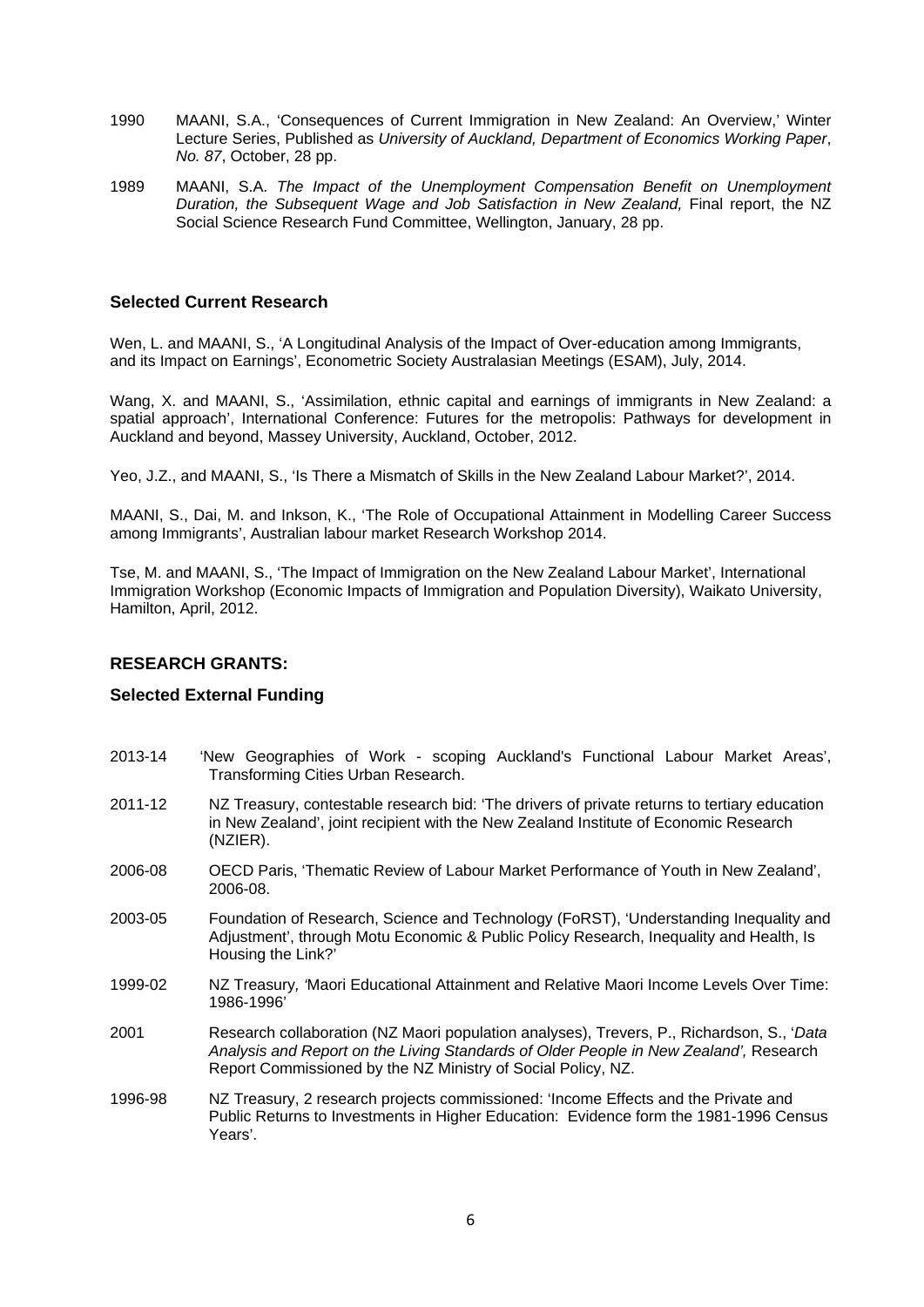- 1994-95 NZ Treasury research commissioned: Participation in Post-compulsory Education and Training in New Zealand: Review of OECD Literature, Research Methodologies and a Research Agenda for New Zealand.
- 1993 NZ Treasury research commissioned: An Appraisal of the Private and Social Rates of Return to Secondary and Tertiary Education in New Zealand (A Cross-Census Approach based on census data 1981-1991).
- 1991 National Bureau of Economic Research (NBER), USA, grant coverage of all research expenses while on long leave.
- 1991-1992 Australian Department of Employment, Education and Training (DEET), grant for the research project: The Economic Performance of Young First and Second Generation Immigrants in the Australian Labour Market.
- 1998-99 NZ Treasury, 'Participation in Post-compulsory Education and Training in New Zealand: Evidence from Christchurch Health and Development Survey'.
- 1987 Social Science Research Fund Committee (SSRFC), grant for research on New Zealand Unemployment.
- 1987 NZ Planning Council, grant for the survey of unemployed in New Zealand. This involved designing and carrying out the survey of 1800 unemployed persons through Auckland University and the Labour Department offices in Auckland. This was the first study of its kind in Australasia with data collection in response to lack of an equivalent data set for a disaggregated study of Unemployment in New Zealand.
- 1986-89 Ministry of Works and Development, housing price study grant for the study of the Hedonic Price Valuation of Avoiding Environmentally Hazardous Factors: The Case of the Huntly-Marsden High Pressure Gas Pipeline on the Housing Market. Grant awarded to S. B. Kask and S. A. Maani.
- 1981-83 Earlier grants include grants from the Chilean Department of Labour, and the Foundation for Economic Research, University of Concepcion, Chile for a disaggregated study of unemployment and policy options. This study involved extensive original data base development as first of their type (sample size of 3000)

## **University of Auckland Contestable Research Grants** (Partial list of 15)

- 2009-11 Faculty Research Development Fund (PBRF): 'Labour Market Outcomes of skilled Immigration in NZ', 2009-2011
- 2009-10 Summer Student Scholarship: 'Labour Market Outcomes of Skilled Immigration in New Zealand', Faculty of Business and Economics
- 2008-09 Summer Student Scholarship: 'Human Capital, Collective Bargaining and the NZ Wage Structure', Faculty of Business and Economics
- 2007-09 Performance Based Research Fund (PBRF) Faculty Grant: 'Human Capital, Collective Bargaining and the NZ Wage Structure'.
- 2003-05 University of Auckland Research Committee (UARC): 'The Economic Reforms and the Wage Structure in NZ'.
- 2000-02 UARC grant, 'Demand for University Education in NZ'.
- 2001-03 UARC: '*The Effect of Economic Factors on the Demand for University Education in NZ*.**'**
- 2000 UARC: '*The Economic Implications of Tertiary Fee Rises in Relation to Student Welfare and the Policy Environment'*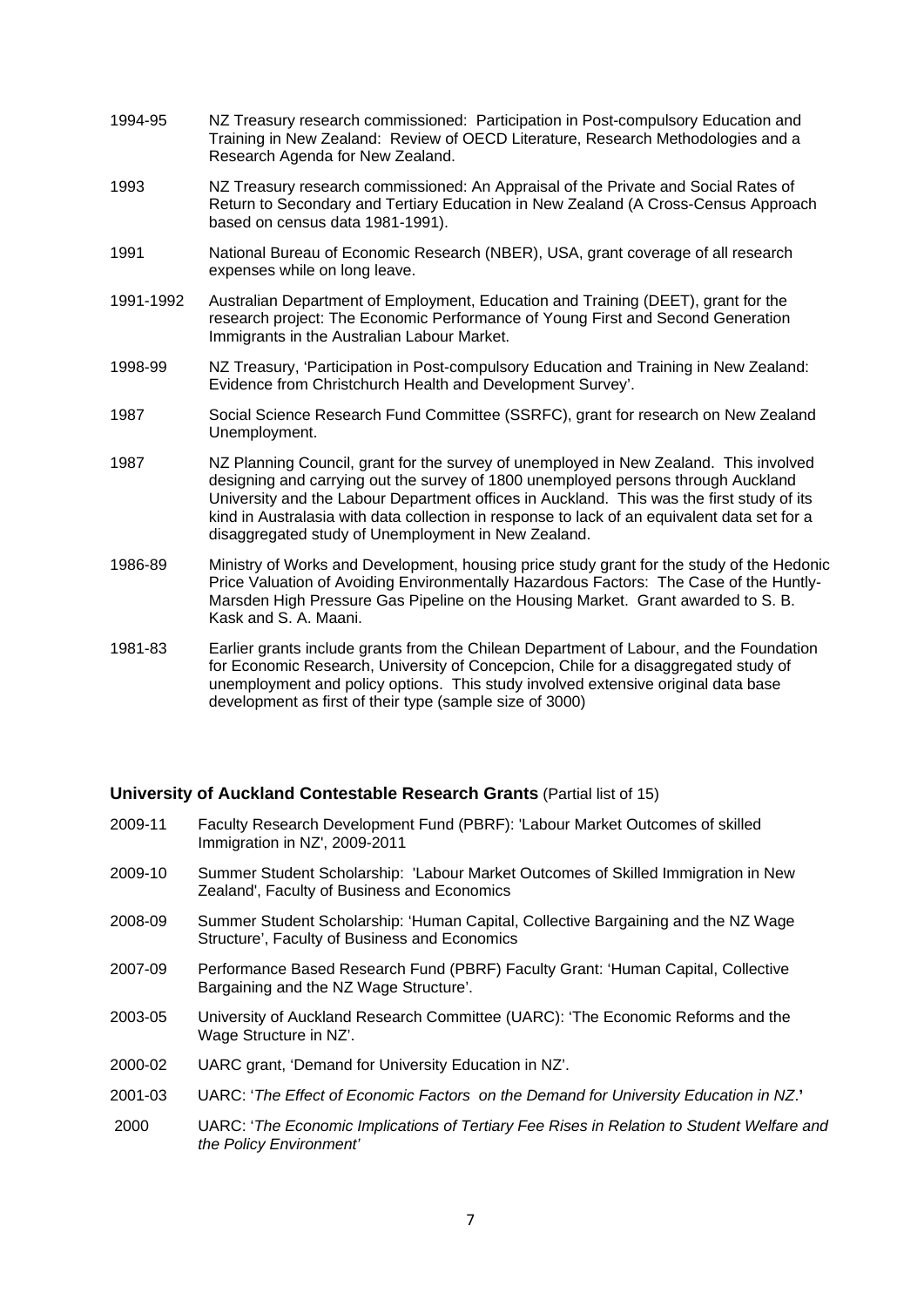- 1997 Auckland University Research Grants Committee (AURC), grant in support of research project: *The Contribution of Maori Educational Attainment to Relative Incomes and Reduction of Unemployment: Evidence From the Census Years 1981-1996.*
- 1996 AURC grant in support of research *Economics of Higher Education in NZ*.
- 1994-95 AURC grant in support of the purchase of the NZ census data sets for 1986 and 1991 for cross-section analysis.
- 1990 AURC grant received in support of study on the labour market.
- 1985 AURC grant in support of study of duration of unemployment in NZ.

# **PLENARY AND KEYNOTE ADDRESSES:**

## **Keynotes and Invited Seminars** (selected list)

- 2014 The Ballot Box 2014, Public Lecture Series, the University of Auckland, Key Note: "Can We Afford the Living Wage?', 30 June.
- 2014 Inaugural Professorial Lecture, Key Note, 'Economics of Higher Education: Quick Fixes or Long-term Solutions?', the University of Auckland, 2 October.
- 2012 Conference on the Funding of Student Finance: Critical Issues and Policy Options, NZ Treasury commissioned research plenary session, 'Drivers of private returns to tertiary education in New Zealand', 18 April.
- 2012 NZ Treasury Guest Lecture, 'Private returns to tertiary education: How does New Zealand compare among the OECD countries?' 1 June.
- 2010 Address to the Chinese Vice-chancellors group, "Economics of Higher Education Finance, Human Resource Development, and Student Access"*, Invitation by The Consulate General of the P.R. of China*, *Auckland*, 12 January.
- 2010 School of Economics, University of Queensland, 'How Important are Omitted Variables, Censoring and Self-selection in Analyzing High-school Academic Achievement?' 23 April.
- 2009 Address to the Chinese Chong Qing Delegation of Government Officials, topic: 'Human Resource Management and Labour Market Policy: NZ and International Issues'', *Invitation by The Consulate General of the P.R. of China*, *Grand Chancellor Auckland*, 30 October.
- 2009 Public Policy Seminar Series: 'The Economic impact of High Human Capital Immigration on the New Zealand Labour Market', , (Sponsors: Motu Economic and Public Policy Research, Social Policy Evaluation & Research Committee, Statistics NZ, The Treasury), April.
- 2007 New Zealand Treasury Public Seminar: Invited Guest Lecture, 'Youth Labour Market Issues: A Research Agenda and Findings in New Zealand', April.
- 2006 Invited Seminar, *IZA, Institute for the Study of Labor, Bonn, Germany, 28 September,*  (http://www.iza.org).
- 2006 Invited seminar, University of Wisconsin*,* La Follette School of Public Affairs, and Economics Department, 6 September.
- 2005 Public Policy Seminar Series: 'Academic Performance, Childhood Economic Resources, and the Choice to Leave School at Age Sixteen', October, Victoria University, Wellington.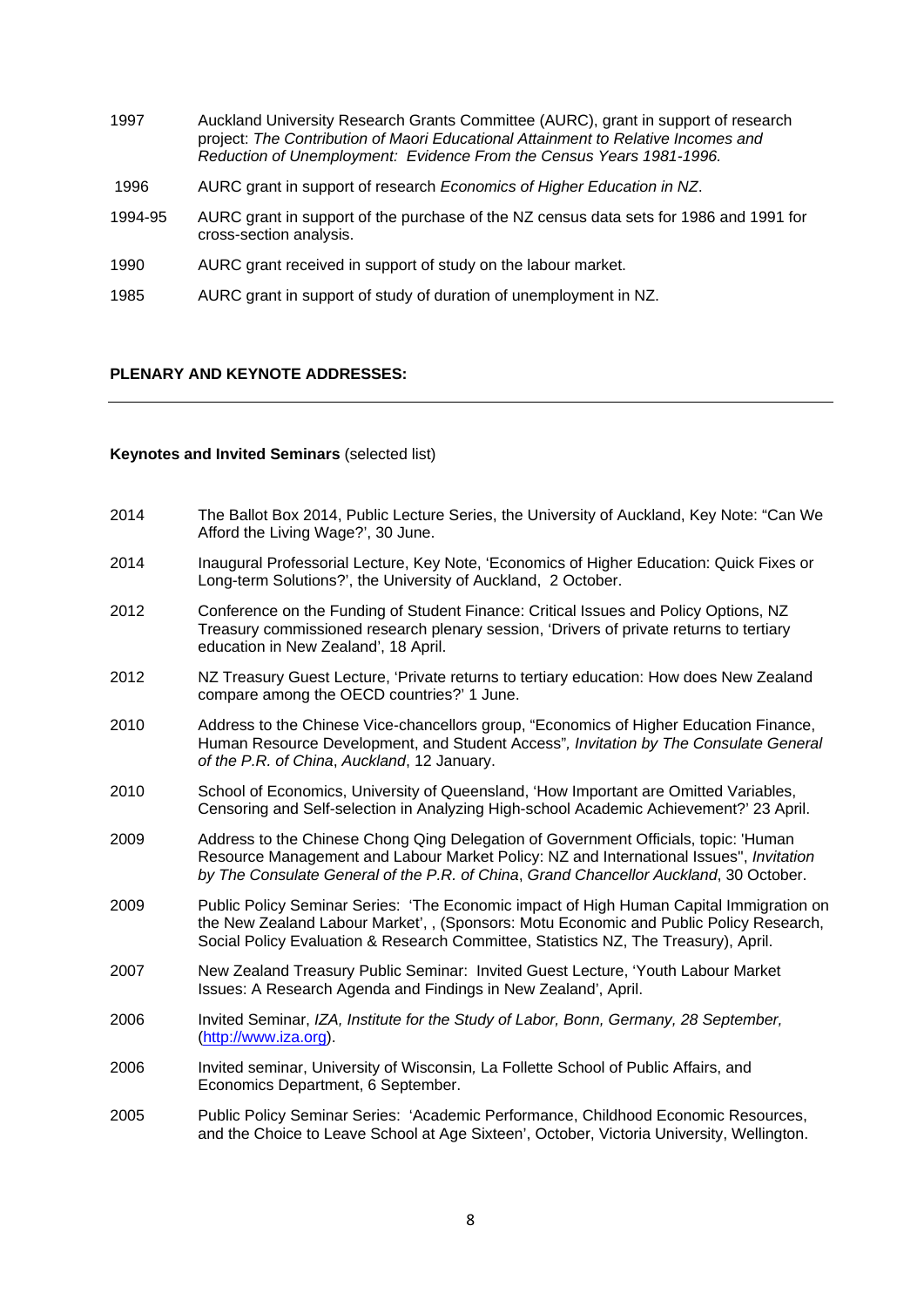- 2002 International Plenary Speaker, 'The Financial Future of Australian Universities Conference', organised by Australian Govt., ANU & the Australian National Institute of Social Sciences, Australian National University, 11 September.
- 2002 Seminar, University of Michigan, Department of Economics, 7 October.
- 2002 Seminar, University of Essex, Institute of Social and Economic Research (ISER), England, 26 September.
- 2002 Seminar, University of Wisconsin, Department of Economics and Institute of Research on Poverty (IRP), 10 October.
- 2002 Seminar, the Melbourne Institute of Applied Economic Research, University of Melbourne, 8 May.
- 2001 Commentator and Discussant on: George Borjas (Professor, Kennedy School, Harvard University), 'Does Immigration Grease the Wheels of the Labour Market?' International Migration Symposium, Victoria University of Wellington, 1 February.
- 2001 TEAC (Tertiary Education Advisory Commission), Funding Issues Workshop, Wellington, February, 'The link between human capital and economic growth.'
- 2000 NZ National Council of Women, Annual Conference, Women Achieving Economic Independence, 7 October 2000, Auckland, 'Women and Education'
- 1998 Plenary Session Panel Speaker, 'Funding Issues in Education: Vouchers and Loans', the New Zealand Association of Economists Annual Conference, Wellington, 3 September.
- 1997 Presidential Address, New Zealand Association of Economists Annual Conference, 'Theoretical and Empirical Modelling of Participation in Higher Education in New Zealand', University of Canterbury, August.
- 1991 National Bureau of Economic Research (NBER), invited seminar speaker, Labour Economics Seminar, entitled, 'Unemployment Benefits and Post-Unemployment Wages: Evidence from New Zealand', 5 April.

#### **Conference Papers/ Presentations:**

- I have authored/co-authored 41 international and Australasian conference papers, including 5 in 2014 (partial list):
- 2014 Wen, L. and MAANI, S., 'A Longitudinal Analysis of the Impact of Over-education among Immigrants, and its Impact on Earnings', Econometric Society Australasian Meetings (ESAM), July, Tasmania, Australia.
- 2014 Wen, L. and MAANI, S., 'A Longitudinal Analysis of the Impact of Over-education among Immigrants, and its Impact on Earnings', New Zealand Economic Association (NZEA), Wellington, July.
- 2014 MAANI, S., Dai, M. and Inkson, K., 'The Role of Occupational Attainment in Modelling Career Success among Immigrants', *Australian Labour Market Research Workshop* (ALMRW), Perth, Australia, 10-11 November.
- 2014 Wen, L. and MAANI, S., 'A Longitudinal Analysis of the Impact of Over-education and Language Proficiency among Immigrants, and its Impact on Earnings', Invited presentation 'Honouring Paul Miller Conference, Perth, Australia, 12 November.
- 2014 Wang, X. and MAANI, S., 'Immigrant Location Choices and Employment Outcomes: A Spatial Approach', Labour, Employment and Work (LEW 16), Victoria University of Wellington, 27 November.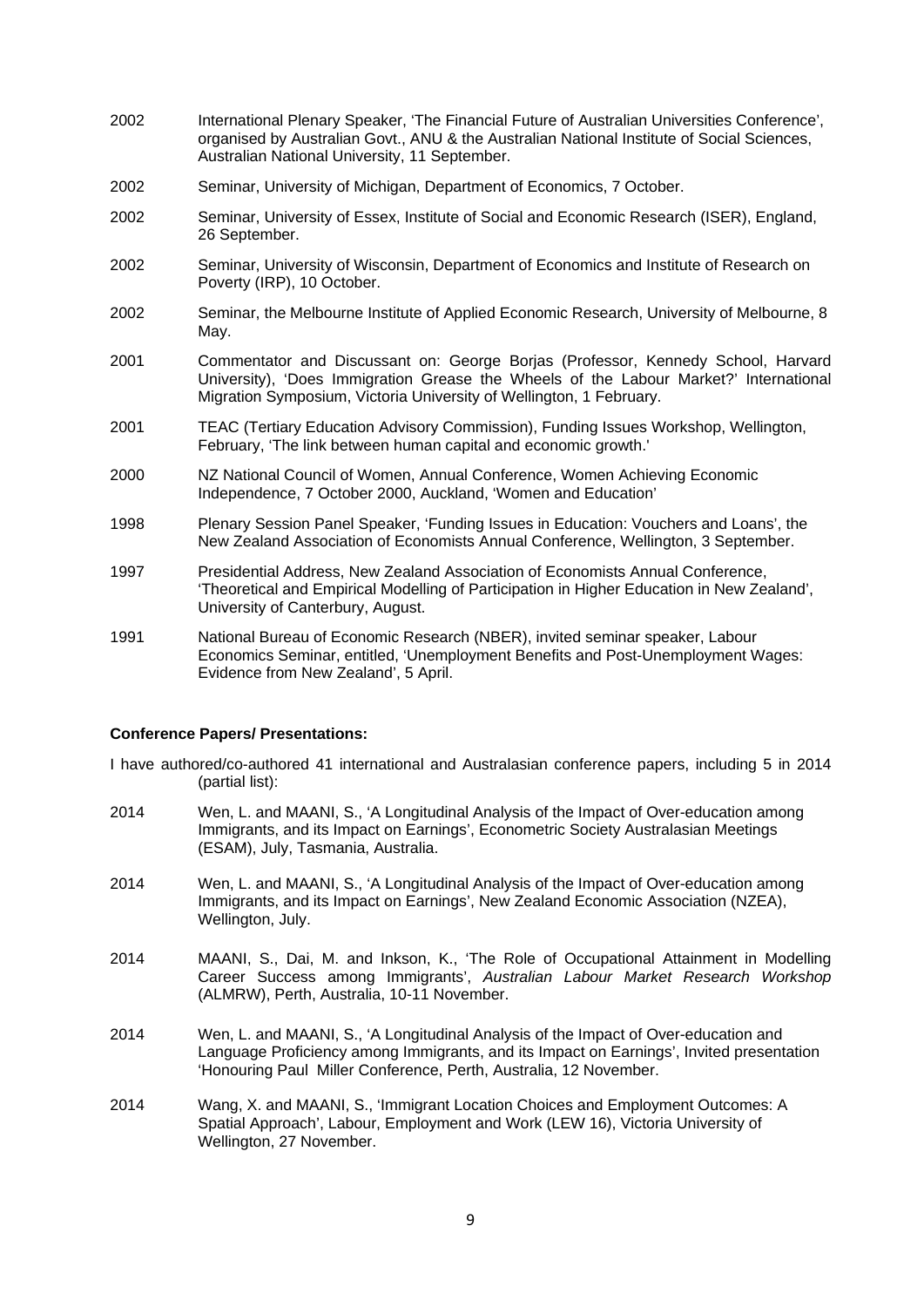| 2010 | European Association of Labour Economists (EALE) and the US Society of Labor<br>Economists (SOLE) Joint international conference, University College London, Session<br>C:14, 18 June.                                                |
|------|---------------------------------------------------------------------------------------------------------------------------------------------------------------------------------------------------------------------------------------|
| 2010 | Invited commentator, International Workshop on Applied Economics of Education (IWAEE),<br>the Families and Education Session. International conference organised by Lancaster<br>University and Magna Graecia University, 14-15 June. |
| 2008 | Australasian Labour Market Research Workshop (ALMRW), Session A1, Wellington,<br>December (with Lawrence Kahn, Cornell University).                                                                                                   |
| 2007 | Society of Labor Economists (SOLE), University of Chicago, 12 <sup>th</sup> annual Meetings, 5 May,<br>Session 4E, http://www.sole2007.                                                                                               |
| 2006 | European Association of Labour Economists (EALE), Prague, 21-23 September                                                                                                                                                             |
| 2006 | Australian Labour Econometrics Workshop (LEW 06), Australia, 12 August.                                                                                                                                                               |

\_\_\_\_\_\_\_\_\_\_\_\_\_\_\_\_\_\_\_\_\_\_\_\_\_\_\_\_\_\_\_\_\_\_\_\_\_\_\_\_\_\_\_\_\_\_\_\_\_\_\_\_\_\_\_\_\_\_\_\_\_\_\_\_\_\_\_\_\_\_\_\_\_\_\_\_\_\_\_\_\_\_\_

## **ACADEMIC AND PROFESSIONAL SERVICES:**

#### **Government Research and Advisory Services** (current and past)

The New Zealand Treasury Ministry of Education Statistics New Zealand Maori Affairs Ministry of Social Development New Zealand Department of Labour The Commerce Commission The Australian Department of Employment, Education and Youth Affairs (DETYA) The University of Auckland Council and Senate Committees

## **Selected Professional Society Services**

Conference Chair / Organiser: *Australasian Meeting of Econometrics Society 2008 (ESAM 08) and 50th Anniversary Commemoration of AWH Phillips*, *Wellington*, *Education and Skill Effects*, Programme Chair

Conference Chair / Organiser: *The 7th Australasian Labour Econometrics Workshop* (LEW 2004), The University of Auckland

Council Member, New Zealand Association of Economists (1991-93)

Trustee, New Zealand Association of Economists, Education Trust Fund (1993-98)

Founding Research Affiliate: Motu Economic and Public Policy Research, Wellington, 2003-Present

Board member: New Zealand Maori Centre for Research Excellence

Maori Economic Development Advisory Panel, 2009-2010

Board Member invitation: Statistics New Zealand Advisory Committee for Government Sector Productivity

NZIER (New Zealand Institute of Economic Research)/Qantas Distinguished Economist Award, Selection Committees, 1996-97

External research funding assessment external expert: University of Hong Kong, 2008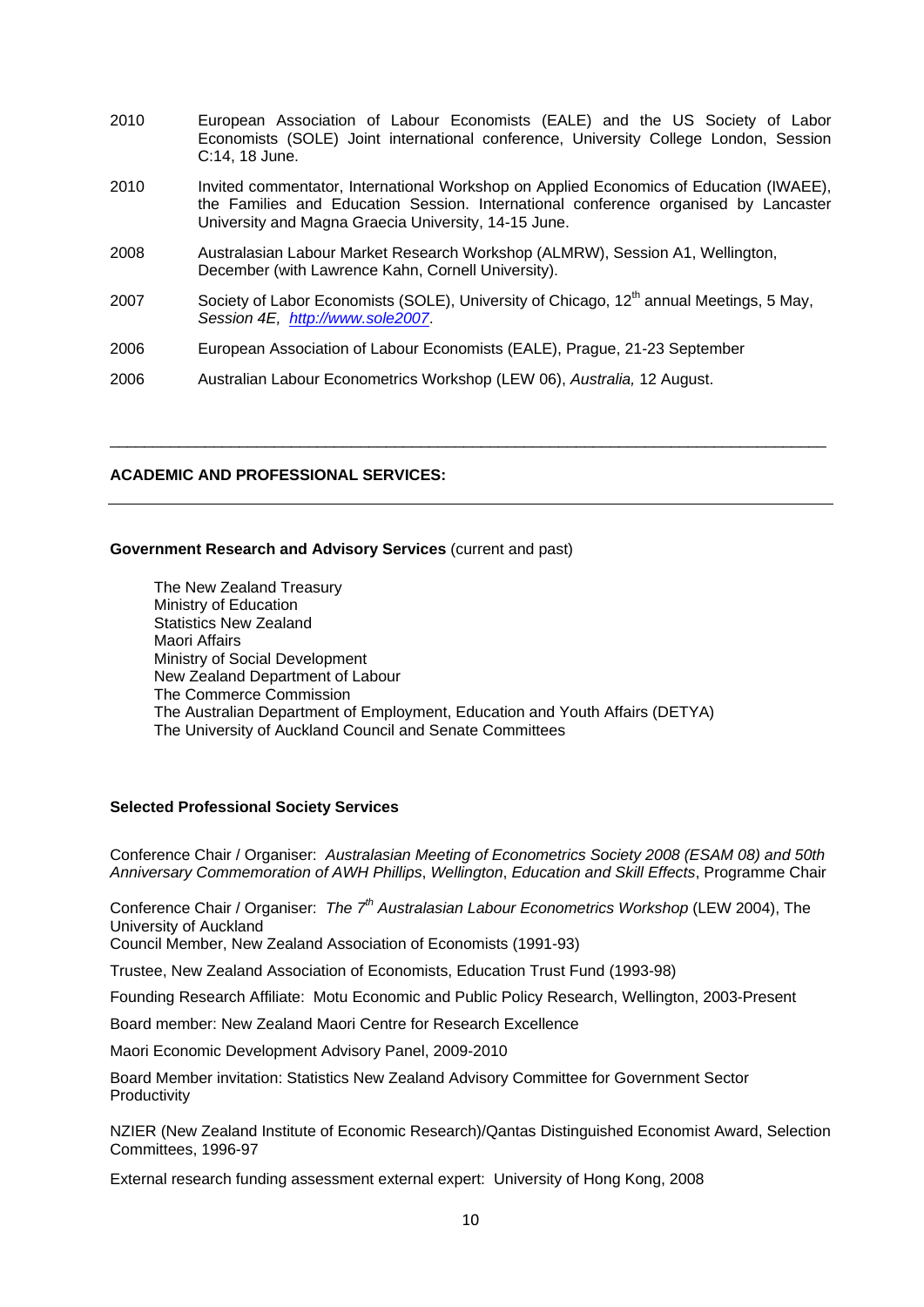# **TEACHING:**

#### **Courses taught at the University of Auckland:**

 Economics of Labour Markets (post-graduate) Economic Growth and Development (post-graduate research) Economics of Labour Markets (undergraduate, employment decisions/ public policy decision analytics) Econometrics (undergraduate) Microeconomics (undergraduate) The Contemporary New Zealand Economy (undergraduate) Microeconomics (undergraduate) Economics for Managers (post-graduate)

\_\_\_\_\_\_\_\_\_\_\_\_\_\_\_\_\_\_\_\_\_\_\_\_\_\_\_\_\_\_\_\_\_\_\_\_\_\_\_\_\_\_\_\_\_\_\_\_\_\_\_\_\_\_\_\_\_\_\_\_\_\_\_\_\_\_\_\_\_\_\_\_\_\_\_\_\_\_\_\_\_\_\_

#### **SUPERVISION:**

## **PhD Supervision:**

7 PhD supervisions

## **Masters and Honours Dissertations:**

 21 Master's dissertations 17 Honours

## **External/International Examiner:**

10 PhD and Masters theses

## **Selected Dissertation Topics Supervised:**

'The Effects of Immigration on the New Zealand Labour Market: An Ethnic Spatial Network Approach', PhD 2014, Xingang Wang

'Over-education in the Labour Market: Evidence from Australia', PhD 2014, Le Wen

'The Effects of ASEAN-China Free Trade Agreement on inward Foreign Direct Investment', PhD 2014, Qiaomin Li

'Private and Public Returns to Higher Education in OECD'

'Earnings Returns to Skill for Immigrants: How Does New Zealand Compare?'

'Examining the Relationship between Demographics and Expenditures at the Household Level'

'Mismatch in the New Zealand Labour Market'

'Economic Effects of Gender Differences in Risk Taking'

'Occupational Attainment of Immigrants in New Zealand'